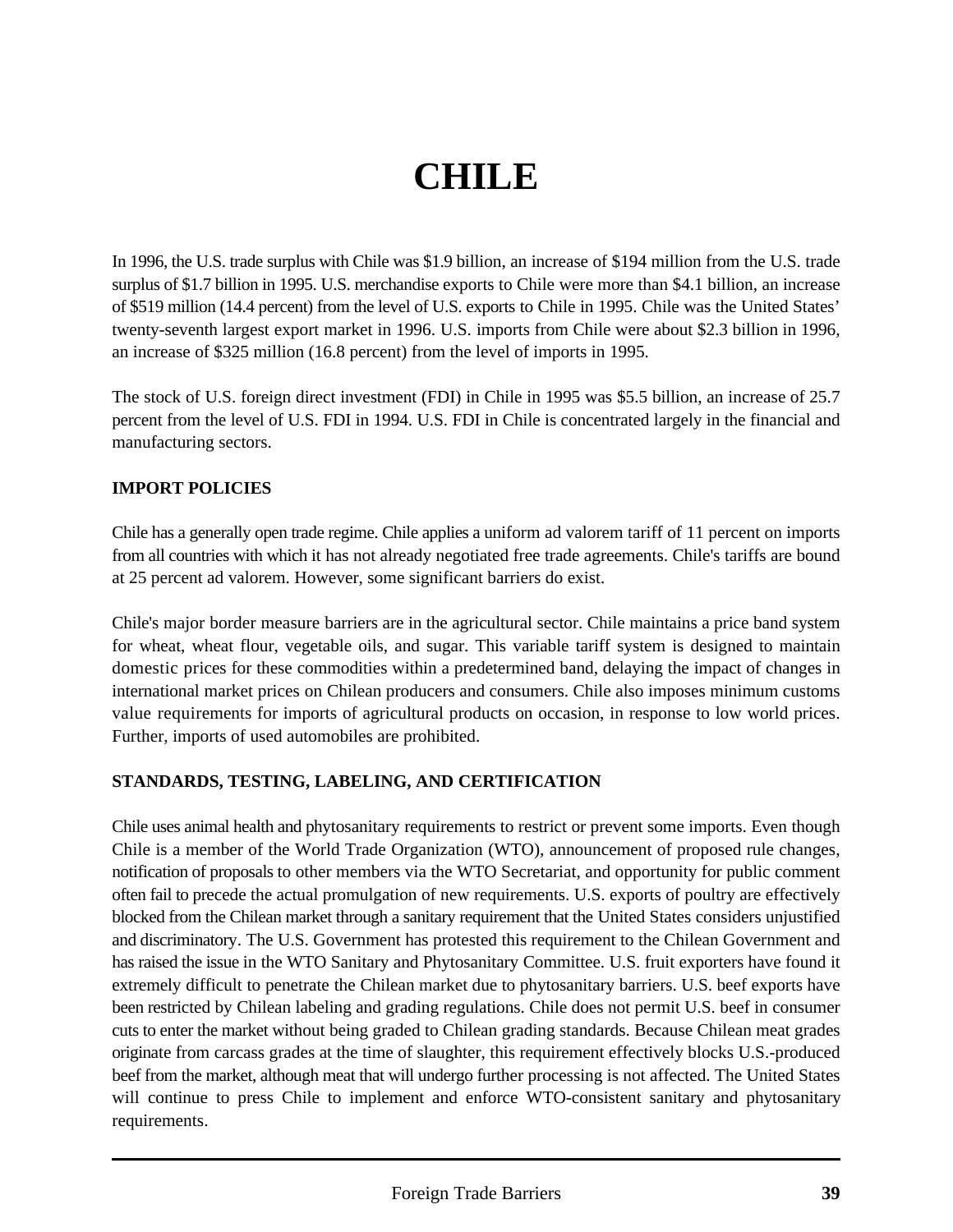# **Chile**

### **EXPORT SUBSIDIES**

While Chile does not generally subsidize exports, it does employ a number of export promotion measures to help non-traditional exports. Chile provides a simplified duty drawback program for non-traditional exports which does not reflect actual duties paid on imported components. This program has been determined to be countervailable under U.S. law.

Chile's export promotion measures are primarily intended to expedite and simplify the paperwork involved in the export process. The Government of Chile also provides exporters with quicker returns of value-added taxes than it provides to other producers. One such export promotion measure lets all exporters defer import duties for up to seven years on imported capital equipment or receive an equivalent subsidy for domestically produced capital goods. The Government of Chile has announced that, in accordance with WTO commitments, the drawback program will be phased out over time. Chile also has an active export promotion agency which has planned expenditures of up to \$10 million a year, half from government funds and half from industry contributions, for agricultural export promotion alone.

# **LACK OF INTELLECTUAL PROPERTY PROTECTION**

#### **Patents**

Chile implemented a new patent, trademark, and industrial design law in 1991. This law provides product patent protection for pharmaceuticals. However, deficiencies exist in the law, including: a term of protection that is not consistent with international standards of 20 years from filing; lack of protection for plant and animal varieties; lack of provisions for extending patent terms for delays due to regulatory approval processes; inadequate industrial design provisions; and a lack of "pipeline" protection for pharmaceutical products patented in other countries prior to the time product patent protection became available in Chile.

The shortcomings in Chile's patent regime are amplified by its discriminatory registration process. The registration procedures required by the Chilean Health Ministry to market new drugs discriminate markedly against the first-to-file (generally foreign firms) by enforcing a longer waiting period and higher standards of documentary evidence than are required for subsequent registries of a theoretically-similar product. This gives copies a strong commercial advantage and exacerbates the lack of patent protection for pharmaceutical products because of the lack of pipeline protection.

The trade gains from remedying these deficiencies for the pharmaceutical industry alone are estimated to be in the range of \$50-100 million annually.

#### **Copyrights**

Chile revised its copyright law in 1992, extending the term of protection to the author's life plus 50 years (the Berne Convention standard). Chile's law does not protect computer software as a "literary work" as required by the Agreement on Trade-Related Aspects of Intellectual Property Rights (TRIPs). Chile's copyright law also has some deficiencies including: unclear rental and importation rights; inadequate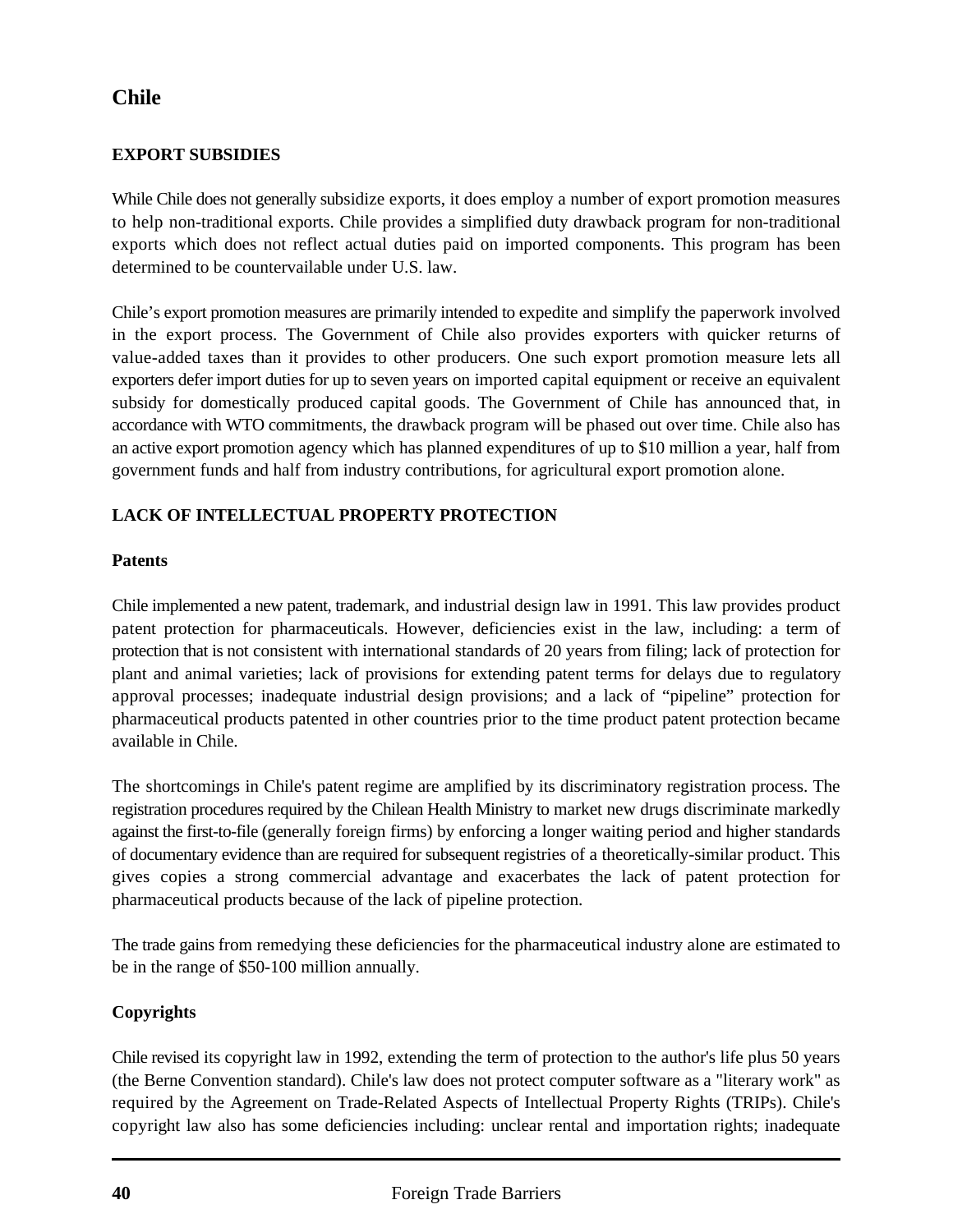penalties; lack of provision for ex parte civil searches; unclear provision for injunctions and temporary restraining orders; no provisions for "works for hire;" and unnecessary constraints on contractual rights. Despite active and effective enforcement efforts, piracy of computer software remains significant. Industry sources have estimated that pirated goods constituted 68 percent of the software market in 1995, with potential gains of as much as \$74 million if piracy were reduced to zero. Though relatively low, piracy of video tapes also exists and is estimated by industry sources to affect some 25-30 percent of the market, with potential trade gains of around \$5 million a year. Sound recording piracy is estimated at about 25 percent of the market; potential trade gains from its elimination would approach \$10 million.

# **Trademarks and Other Issues**

Chile's trademark law provides a degree of IPR protection, but also contains deficiencies, including: no requirement of use to maintain trademark protection; a "novelty" requirement for trademark registrations; no provision for trademarking figurative marks, color or packaging or for certification or collective marks; and no provisions for protection of "well-known" marks. In addition, Chile does not provide protection for semiconductor mask works or for encrypted program-carrying satellite signals.

# **SERVICES BARRIERS**

In the recently concluded WTO negotiations on basic telecommunications services, Chile made commitments on most basic telecom services and adopted the reference paper on regulatory commitments. However, Chile has made no commitment for local telecommunications services.

#### **INVESTMENT BARRIERS**

While Chile welcomes foreign investment, controls and restrictions do exist. Under the law that regulates nearly all foreign direct investment, profits may be repatriated immediately, but none of the original capital may be repatriated for one year. Foreign direct investment is also subject to pro forma screening by the Government of Chile. The government has recently begun to reject "speculative" investments from qualifying as foreign direct investment, although the funds can enter as ordinary foreign capital. In addition, foreign capital introduced into Chile for most lending purposes, for investment in government securities, and for other so-called non-productive purposes is subject to a non-interest bearing reserve deposit requirement, thereby significantly raising the financial cost of such capital transactions. There is no tax treaty between Chile and the United States, so the profits of U.S. companies are taxed by the governments of both nations.

Royalty contracts must be approved by the Central Bank. Contracts may set fees and royalties only as a percentage of sales. Payments are usually limited to one percent of sales for the use of trademarks, three percent for the use of trade secrets and proprietary processes, and five percent for the use of patents. Remittances above these levels may be denied access to the inter-bank foreign exchange market and may be disallowed as expenses by the tax authorities. Trade-related investment measures are also applied in the automobile industry, with the government granting tax benefits in return for meeting local content requirements, and for exporting.